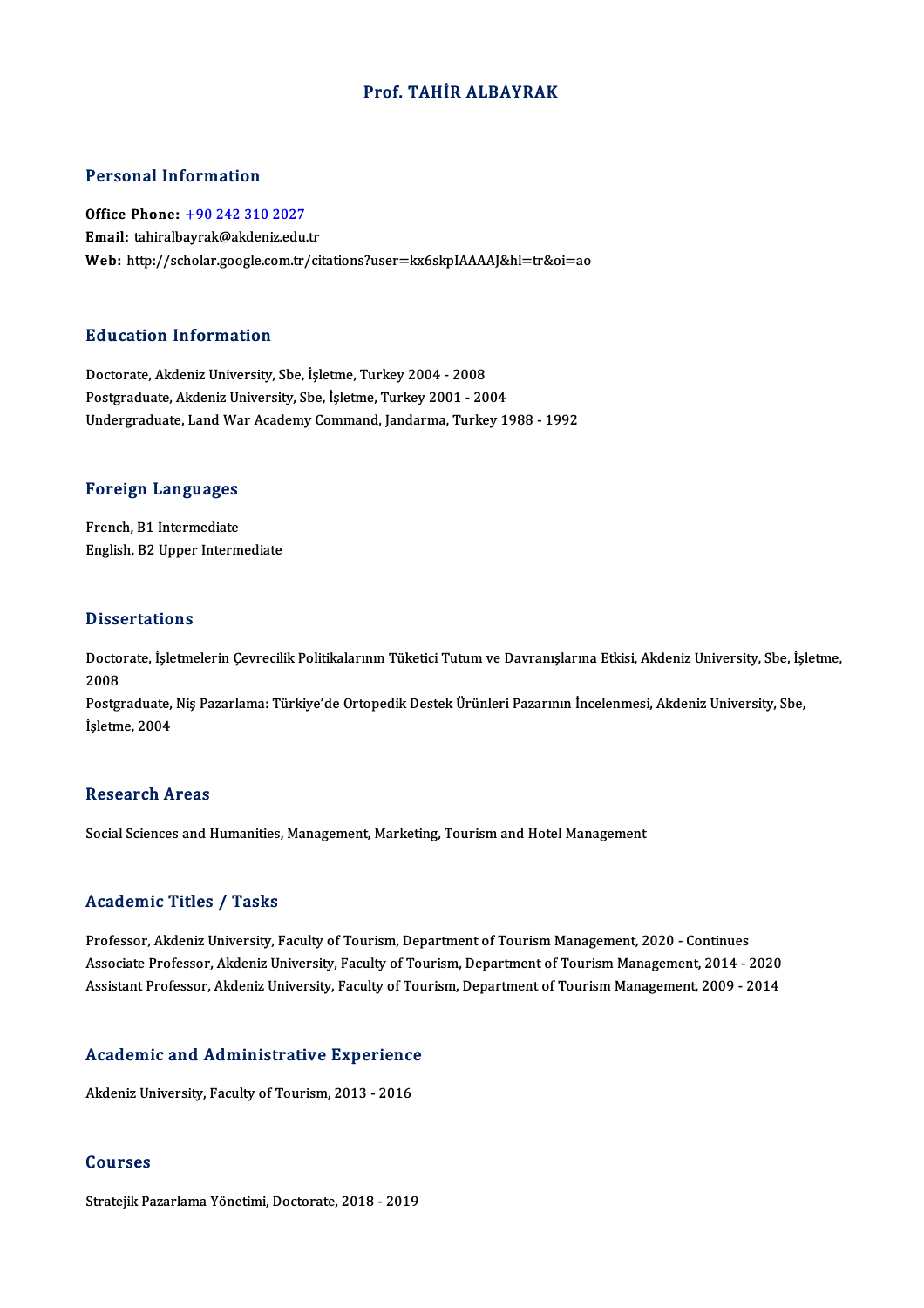Turizm Sektöründe E–Pazarlama ve Bilgi Teknolojileri Uygulamaları, Doctorate, 2018 - 2019<br>Marka Vänetimi, Pestsyaduste, 2019 - 2019 Turizm Sektöründe E–Pazarlama ve Bilgi Tel<br>Marka Yönetimi, Postgraduate, 2018 - 2019<br>Markating, Undergraduate, 2018 - 2019 Turizm Sektöründe E–Pazarlama ve Bilgi<br>Marka Yönetimi, Postgraduate, 2018 - 20<br>Marketing, Undergraduate, 2018 - 2019<br>Introduction to Business, Undergraduate Marka Yönetimi, Postgraduate, 2018 - 2019<br>Marketing, Undergraduate, 2018 - 2019<br>Introduction to Business, Undergraduate, 2018 - 2019

### Advising Theses

Advising Theses<br>ALBAYRAK T., Backpackers in Turkey: A Motivation Based Segmentation, Postgraduate, S.Yaşar(Student), 2018<br>ALBAYRAK T., Hac Turizmine Katılan Turistlerin Denevimleri: Mervem Ane Evi Örneğinde Bir Ölcek Celis rta vibring "Troboe"<br>ALBAYRAK T., Backpackers in Turkey: A Motivation Based Segmentation, Postgraduate, S.Yaşar(Student), 2018<br>ALBAYRAK T., Hac Turizmine Katılan Turistlerin Deneyimleri: Meryem Ana Evi Örneğinde Bir Ölçek ALBAYRAK T., Backpackers in Turke<br>ALBAYRAK T., Hac Turizmine Katılar<br>Doctorate, M.Bideci(Student), 2018<br>ALBAYRAK T. Engelli Birovlarin Tur ALBAYRAK T., Hac Turizmine Katılan Turistlerin Deneyimleri: Meryem Ana Evi Örneğinde Bir Ölçek Geliştirme Çalış<br>Doctorate, M.Bideci(Student), 2018<br>ALBAYRAK T., Engelli Bireylerin Turizme Katılma Motivasyonları ve Kısıtları

Doctorate, M.Bideci(Student), 2018<br>ALBAYRAK T., Engelli Bireylerin Turizme Katılma Motivasyonları ve Kısıtları, Postgraduate, E.Bağcı(Student), 2017<br>ALBAYRAK T., Duyguların ve Kişilik Tiplerinin Hizmet Kalite Algısı ve Müş ALBAYRAK T., Engelli Bireyle<br>ALBAYRAK T., Duyguların ve<br>Ö.Kocabulut(Student), 2016<br>ALBAYRAK T. Otallarda Sunı ALBAYRAK T., Duyguların ve Kişilik Tiplerinin Hizmet Kalite Algısı ve Müşteri Memnuniyetine Etkisi, Postgraduate,<br>Ö.Kocabulut(Student), 2016<br>ALBAYRAK T., Otellerde Sunulan Rekreasyon Hizmetlerinin Müşteri Memnuniyetine Etk Ö.Kocabulut(Student), 2016

ALBAYRAK T., Otellerde Sunulan Rekreasyon Hizmetlerinin Müşteri Memnuniyetine Etkisi, Postgraduate,<br>E.Kadriye(Student), 2014<br>ALBAYRAK T., Hac Turizmine Katılan Alman ve Rus Turistlerin Motivasyonları: Myra Üzerine Bir Araş

E.Kadriye(Student), 2014<br>ALBAYRAK T., Hac Turizmine Katılan Al:<br>Postgraduate, M.Bideci(Student), 2014<br>ALBAYRAK T., Alman, İngiliz ve Helland

Postgraduate, M.Bideci(Student), 2014<br>ALBAYRAK T., Alman, İngiliz ve Hollandalı Turistlerin Algıladığı Alışveriş Değeri ve memnuniyetlerine Etkisi: Antik Side Örneği, Postgraduate, N.Çömen(Student), 2014

### Articles Published in Journals That Entered SCI, SSCI and AHCI Indexes

- rticles Published in Journals That Entered SCI, SSCI and AHCI Indexes<br>I. Big data use in determining competitive position: The case of theme parks in Hong Kong<br>ALPAYPAKT Congigi A.D. CARER M. Fong L.H.N. ALBAYRAKT., Cengizci A.D., CABER M., Fong L.H.N.<br>ALBAYRAKT., Cengizci A.D., CABER M., Fong L.H.N.<br>JOUDNAL OF DESTINATION MARKETING & MANAGER Big data use in determining competitive position: The case of theme parks in Hong Kon<br>ALBAYRAK T., Cengizci A. D. , CABER M., Fong L. H. N.<br>JOURNAL OF DESTINATION MARKETING & MANAGEMENT, vol.22, 2021 (Journal Indexed in SS ALBAYRAK T., Cengizci A. D. , CABER M., Fong L. H. N.<br>JOURNAL OF DESTINATION MARKETING & MANAGEMENT, vol.22, 2021 (Journal Indexed<br>II. How to create flow experience during travel: The role of destination attributes<br>KARASAK
- **JOURNAL OF DESTINATION M<br>How to create flow experi<br>KARASAKAL S., ALBAYRAK T.<br>JOUPNAL OF VACATION MAR** How to create flow experience during travel: The role of dest<br>KARASAKAL S., ALBAYRAK T.<br>JOURNAL OF VACATION MARKETING, 2021 (Journal Indexed in SSCI)<br>Secial modia usage behaviours of religious tourists: The sesse
- KARASAKAL S., ALBAYRAK T.<br>JOURNAL OF VACATION MARKETING, 2021 (Journal Indexed in SSCI)<br>III. Social media usage behaviours of religious tourists: The cases of the Vatican, Mecca, and Jerusalem<br>CARER M. Drori N. ALBAYRAK T. **JOURNAL OF VACATION MARKETING, 2021 (J<br>Social media usage behaviours of religio<br>CABER M., Drori N., ALBAYRAK T., Herstein R.**<br>INTERNATIONAL JOURNAL OF TOURISM RESE Social media usage behaviours of religious tourists: The cases of the Vatican, Mecca, and Jer<br>CABER M., Drori N., ALBAYRAK T., Herstein R.<br>INTERNATIONAL JOURNAL OF TOURISM RESEARCH, vol.23, pp.816-831, 2021 (Journal Indexe CABER M., Drori N., ALBAYRAK T., Herstein R.<br>INTERNATIONAL JOURNAL OF TOURISM RESEARCH, vol.23, pp.816-831, 2021 (Journal Indexed in SSCI)<br>IV. Flow, satisfaction and storytelling: a causal relationship? Evidence from scuba
- INTERNATIONAL JOURNAL OF TOURISM RI<br>Flow, satisfaction and storytelling: a c<br>Cater C., ALBAYRAK T., CABER M., Taylor S.<br>CURRENT ISSUES IN TOURISM vol 24, no.13 Flow, satisfaction and storytelling: a causal relationship? Evidence from scuba di<br>Cater C., ALBAYRAK T., CABER M., Taylor S.<br>CURRENT ISSUES IN TOURISM, vol.24, no.12, pp.1749-1767, 2021 (Journal Indexed in SSCI)<br>The Use o Cater C., ALBAYRAK T., CABER M., Taylor S.<br>CURRENT ISSUES IN TOURISM, vol.24, no.12, pp.1749-1767, 2021 (Journal Indexed in SSCI)<br>V. The Use of Mobile Applications for Travel Booking: Impacts of Application Quality and Bra
- CURRENT ISSUES IN TOURISM, vol.24, no.12, pp.1749-1767, 2021 (Journe Use of Mobile Applications for Travel Booking: Impacts of ALBAYRAK T., Rosario González-Rodríguez M., CABER M., Karasakal S. The Use of Mobile Applications for Travel Booking: Imp<br>ALBAYRAK T., Rosario González-Rodríguez M., CABER M., Kara:<br>Journal of Vacation Marketing, 2021 (Journal Indexed in SSCI)<br>A quality measurement prepasal for corporate ALBAYRAK T., Rosario González-Rodríguez M., CABER M., Karasakal S.<br>Journal of Vacation Marketing, 2021 (Journal Indexed in SSCI)<br>VI. – A quality measurement proposal for corporate social network sites: the case of hotel Fa
- Journal of Vacation Marketing, 202<br>**A quality measurement propos<br>ALBAYRAK T., CABER M., Sigala M.**<br>CURRENT ISSUES IN TOURISM 202 A quality measurement proposal for corporate social no<br>ALBAYRAK T., CABER M., Sigala M.<br>CURRENT ISSUES IN TOURISM, 2020 (Journal Indexed in SSCI)<br>Perseived value and its impact on travel outcomes in ve ALBAYRAK T., CABER M., Sigala M.<br>CURRENT ISSUES IN TOURISM, 2020 (Journal Indexed in SSCI)<br>VII. Perceived value and its impact on travel outcomes in youth tourism
- CURRENT ISSUES IN TOURISM, 2020 (<br>Perceived value and its impact on<br>CABER M., ALBAYRAK T., Crawford D.<br>JOUPNAL OF OUTDOOP PECPEATION Perceived value and its impact on travel outcomes in youth tourism<br>CABER M., ALBAYRAK T., Crawford D.<br>JOURNAL OF OUTDOOR RECREATION AND TOURISM-RESEARCH PLANNING AND MANAGEMENT, vol.31, 2020<br>(Journal Indoved in SSCI) CABER M., ALBAYRAK T., (<br>JOURNAL OF OUTDOOR RI<br>(Journal Indexed in SSCI)<br>Roos nonseived risk res
- (Journal Indexed in SSCI)<br>VIII. Does perceived risk really matter in travel behaviour? Cabere M., Rosario Gonzalez-Rodriguez M., ALBAYRAK T., Simonetti B. Does perceived risk really matter in travel behaviour?<br>Cabere M., Rosario Gonzalez-Rodriguez M., ALBAYRAK T., Simonetti B.<br>JOURNAL OF VACATION MARKETING, vol.26, no.3, pp.334-353, 2020 (Journal Indexed in SSCI)<br>Mass touria
	- IX. Mass tourism underwater: a segmentation approach to motivations of scuba diving holiday tourists<br>ALBAYRAK T., CABER M., Cater C. JOURNAL OF VACATION MARKET<br><mark>Mass tourism underwater: a</mark> s<br>ALBAYRAK T., CABER M., Cater C.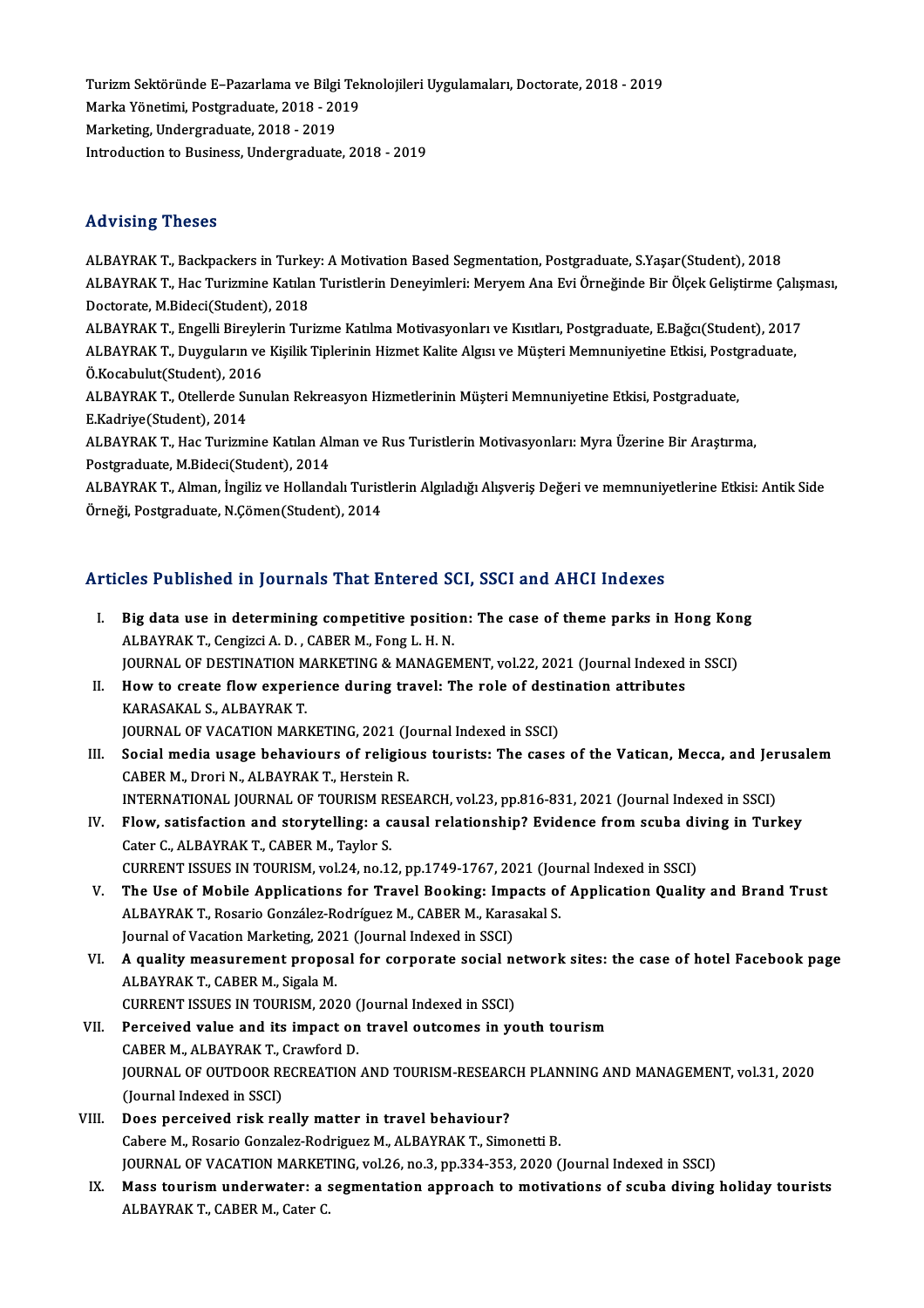- TOURISM GEOGRAPHIES, 2019 (Journal Indexed in SSCI)<br>De teurists have different metivations for enline t X. Do tourists have different motivations for online travel purchasing? A segmentation of the Russian market TOURISM<br>Do tour<br>market ALBAYRAK T., Dursun A., Unal C. market<br>ALBAYRAK T., Dursun A., Unal C.<br>JOURNAL OF VACATION MARKETING, vol.25, no.4, pp.432-443, 2019 (Journal Indexed in SSCI)<br>The inclusion of competitor information in the three factor theory of customer setie ALBAYRAK T., Dursun A., Unal C.<br>JOURNAL OF VACATION MARKETING, vol.25, no.4, pp.432-443, 2019 (Journal Indexed in SSCI)<br>XI. The inclusion of competitor information in the three-factor theory of customer satisfaction<br>ALBAYB **JOURNAL OF V<br>The inclusio:<br>ALBAYRAK T.<br>INTERNATION** The inclusion of competitor information in the three-factor theory of customer satisfaction<br>ALBAYRAK T.<br>INTERNATIONAL JOURNAL OF CONTEMPORARY HOSPITALITY MANAGEMENT, vol.31, no.4, pp.1924-1936, 2019<br>(Journal Indoved in SSC ALBAYRAK T.<br>INTERNATIONAL JOURNAL OF CONTEMPORARY HOSPITALITY MANAGEMENT, vol.31, no.4, pp.1924-1936, 2019<br>(Journal Indexed in SSCI) INTERNATIONAL JOURNAL OF CONTEMPORARY HOSPITALITY MANAGEMENT, vol.31, no.4, pp.1924-1936, 2019<br>(Journal Indexed in SSCI)<br>XII. Examining the relationship between tourist motivation and satisfaction by two competing methods<br> (Journal Indexed in SSCI)<br><mark>Examining the relatio</mark><br>ALBAYRAK T., CABER M.<br>TOUDISM MANACEMENT Examining the relationship between tourist motivation and satisfacti<br>ALBAYRAK T., CABER M.<br>TOURISM MANAGEMENT, vol.69, pp.201-213, 2018 (Journal Indexed in SSCI)<br>Evploring religious tourist experiences in Jorusalem: The in ALBAYRAK T., CABER M.<br>TOURISM MANAGEMENT, vol.69, pp.201-213, 2018 (Journal Indexed in SSCI)<br>XIII. Exploring religious tourist experiences in Jerusalem: The intersection of Abrahamic religions<br>ALBAVBAV T. Horstein B. CABER TOURISM MANAGEMENT, vol.69, pp.201-213, 2018 (Journal Indexed in SSCI)<br>Exploring religious tourist experiences in Jerusalem: The intersectio<br>ALBAYRAK T., Herstein R., CABER M., Drori N., Bideci M., Berger R. Exploring religious tourist experiences in Jerusalem: The intersectio<br>ALBAYRAK T., Herstein R., CABER M., Drori N., Bideci M., Berger R.<br>TOURISM MANAGEMENT, vol.69, pp.285-296, 2018 (Journal Indexed in SSCI)<br>Analysis of de ALBAYRAK T., Herstein R., CABER M., Drori N., Bideci M., Berger R.<br>TOURISM MANAGEMENT, vol.69, pp.285-296, 2018 (Journal Indexed in SSCI)<br>XIV. Analysis of destination competitiveness by IPA and IPCA methods: The case o TOURISM MANAGEMENT, vol.69, pp.285-296, 2018 (Journal Indexed in SSCI)<br>Analysis of destination competitiveness by IPA and IPCA methods: T<br>against Antalya, Turkey<br>ALBAYRAK T., CABER M., Rosario Gonzalez-Rodriguez M., AKSU A Analysis of destination competitiveness by IPA and IPCA met<br>against Antalya, Turkey<br>ALBAYRAK T., CABER M., Rosario Gonzalez-Rodriguez M., AKSU A. A.<br>TOUDISM MANACEMENT PERSPECTIVES, vol.29, pp.52,61,2018 (Jo.) against Antalya, Turkey<br>ALBAYRAK T., CABER M., Rosario Gonzalez-Rodriguez M., AKSU A. A.<br>TOURISM MANAGEMENT PERSPECTIVES, vol.28, pp.53-61, 2018 (Journal Indexed in SSCI)<br>A motivation based segmentation of boliday teurists ALBAYRAK T., CABER M., Rosario Gonzalez-Rodriguez M., AKSU A. A.<br>TOURISM MANAGEMENT PERSPECTIVES, vol.28, pp.53-61, 2018 (Journal Indexed in SSCI)<br>XV. A motivation-based segmentation of holiday tourists participating in wh TOURISM MANAGEMENT<br>A motivation-based se<br>ALBAYRAK T., CABER M.<br>JOUPNAL OF DESTINATI A motivation-based segmentation of holiday tourists participating in white water rafting<br>ALBAYRAK T., CABER M.<br>JOURNAL OF DESTINATION MARKETING & MANAGEMENT, vol.9, pp.64-71, 2018 (Journal Indexed in SSCI)<br>Assessing daily ALBAYRAK T., CABER M.<br>JOURNAL OF DESTINATION MARKETING & MANAGEMENT, vol.9, pp.64-71, 2018<br>XVI. Assessing daily tour service quality: A proposal for a DAILYSERV scale<br>CABER M. ALBAYRAK T. **JOURNAL OF DESTINATI<sup><br>Assessing daily tour s<br>CABER M., ALBAYRAK T.<br>JOUPNAL OF DESTINATI**</sup> Assessing daily tour service quality: A proposal for a DAILYSERV scale<br>CABER M., ALBAYRAK T.<br>JOURNAL OF DESTINATION MARKETING & MANAGEMENT, vol.7, pp.18-25, 2018 (Journal Indexed in SSCI)<br>Classifying Daily Tour Servise Att CABER M., ALBAYRAK T.<br>JOURNAL OF DESTINATION MARKETING & MANAGEMENT, vol.7, pp.18-25, 2018 (Journal Indexed in S.<br>XVII. Classifying Daily Tour Service Attributes by Three-Factor Theory of Customer Satisfaction<br>ALBAYRAK T. **JOURNAL OF I<br>Classifying D<br>ALBAYRAK T.<br>JOUPNAL OF (** Classifying Daily Tour Service Attributes by Three-Factor Theory of Customer Satisfaction<br>ALBAYRAK T.<br>JOURNAL OF QUALITY ASSURANCE IN HOSPITALITY & TOURISM, vol.19, no.1, pp.112-125, 2018 (Journal Indexed<br>in SCD ALBAY<br>JOURNA<br>in SCI)<br>Cross JOURNAL OF QUALITY ASSURANCE IN HOSPITALITY & TOURISM, vol.19, no<br>in SCI)<br>XVIII. Cross-national investigation of shopping satisfaction antecedents<br>ALBAVBAK T. Cômon N in SCI)<br><mark>Cross-national investi</mark><br>ALBAYRAK T., Çömen N.<br>JOUPNAL OF VACATION Cross-national investigation of shopping satisfaction antecedents<br>ALBAYRAK T., Çömen N.<br>JOURNAL OF VACATION MARKETING, vol.23, no.4, pp.355-364, 2017 (Journal Indexed in SSCI)<br>Assessing Beausational Astivities' Servise Qua ALBAYRAK T., Çömen N.<br>JOURNAL OF VACATION MARKETING, vol.23, no.4, pp.355-364, 2017 (Journal Indexed in SSCI)<br>XIX. Assessing Recreational Activities' Service Quality in Hotels: An Examination of Animation and Spa &<br>Wel **JOURNAL OF VACAT<br>Assessing Recreat<br>Wellness Services<br>ALBAVRALT CAPEL** Assessing Recreational Activi<br>Wellness Services<br>ALBAYRAK T., CABER M., ÖZ E. K.<br>JOUPMAL OF OUALITY ASSURANG Wellness Services<br>ALBAYRAK T., CABER M., ÖZ E. K.<br>JOURNAL OF QUALITY ASSURANCE IN HOSPITALITY & TOURISM, vol.18, no.2, pp.218-234, 2017 (Journal Indexed<br>in SCI) ALBAYRAK T., CABER M., ÖZ E. K. JOURNAL OF QUALITY ASSURANCE IN HOSPITALITY & TOURISM, vol.18, no.2, pp.218-234, 2017 (<br>in SCI)<br>XX. Identification of hotel attributes for senior tourists by using Vavra's importance grid<br>ALBAVRAK T. CARER M. RIDECLM in SCI)<br>I<mark>dentification of hotel attribute</mark>:<br>ALBAYRAK T., CABER M., BIDECI M.<br>Journal of Hospitality and Tourism I Identification of hotel attributes for senior tourists by using Vavra's importance grid<br>ALBAYRAK T., CABER M., BIDECI M.<br>Journal of Hospitality and Tourism Management, vol.29, pp.17-23, 2016 (Journal Indexed in SSCI)<br>Push ALBAYRAK T., CABER M., BIDECI M.<br>Journal of Hospitality and Tourism Management, vol.29, pp.17-23, 20<br>XXI. Push or pull? Identifying rock climbing tourists' motivations<br>CABER M. ALBAYRAK T. Journal of Hospitality and<br>Push or pull? Identify:<br>CABER M., ALBAYRAK T.<br>TOUDISM MANACEMENT Push or pull? Identifying rock climbing tourists' motivations<br>CABER M., ALBAYRAK T.<br>TOURISM MANAGEMENT, vol.55, pp.74-84, 2016 (Journal Indexed in SSCI)<br>Destination attribute effects on rock climbing tourist estisfection. CABER M., ALBAYRAK T.<br>TOURISM MANAGEMENT, vol.55, pp.74-84, 2016 (Journal Indexed in SSCI)<br>XXII. Destination attribute effects on rock climbing tourist satisfaction: an Asymmetric Impact-<br>Perfermanee Anelysis **TOURISM MANAGEMENT<br>Destination attribute e<br>Performance Analysis<br>ALBAYBAK T. CABER M Destination attribute<br>Performance Analysis<br>ALBAYRAK T., CABER M.<br>TOUDISM CEOCRADULES** Performance Analysis<br>ALBAYRAK T., CABER M.<br>TOURISM GEOGRAPHIES, vol.18, no.3, pp.280-296, 2016 (Journal Indexed in SSCI) ALBAYRAK T., CABER M.<br>TOURISM GEOGRAPHIES, vol.18, no.3, pp.280-296, 2016 (Journal Indexed in SSCI)<br>XXIII. Motivations of the Russian and German tourists visiting pilgrimage site of Saint Nicholas Church<br>Ridegi M. ALBAYRAK TOURISM GEOGRAPHIES<br>Motivations of the Ru<br>Bideci M., ALBAYRAK T.<br>TOUDISM MANACEMEN Motivations of the Russian and German tourists visiting pilgrimage site of Saint<br>Bideci M., ALBAYRAK T.<br>TOURISM MANAGEMENT PERSPECTIVES, vol.18, pp.10-13, 2016 (Journal Indexed in SSCI)<br>Tourist shopping: The relationships Bideci M., ALBAYRAK T.<br>TOURISM MANAGEMENT PERSPECTIVES, vol.18, pp.10-13, 2016 (Journal Indexed in SSCI)<br>XXIV. Tourist shopping: The relationships among shopping attributes, shopping value, and behavioral
-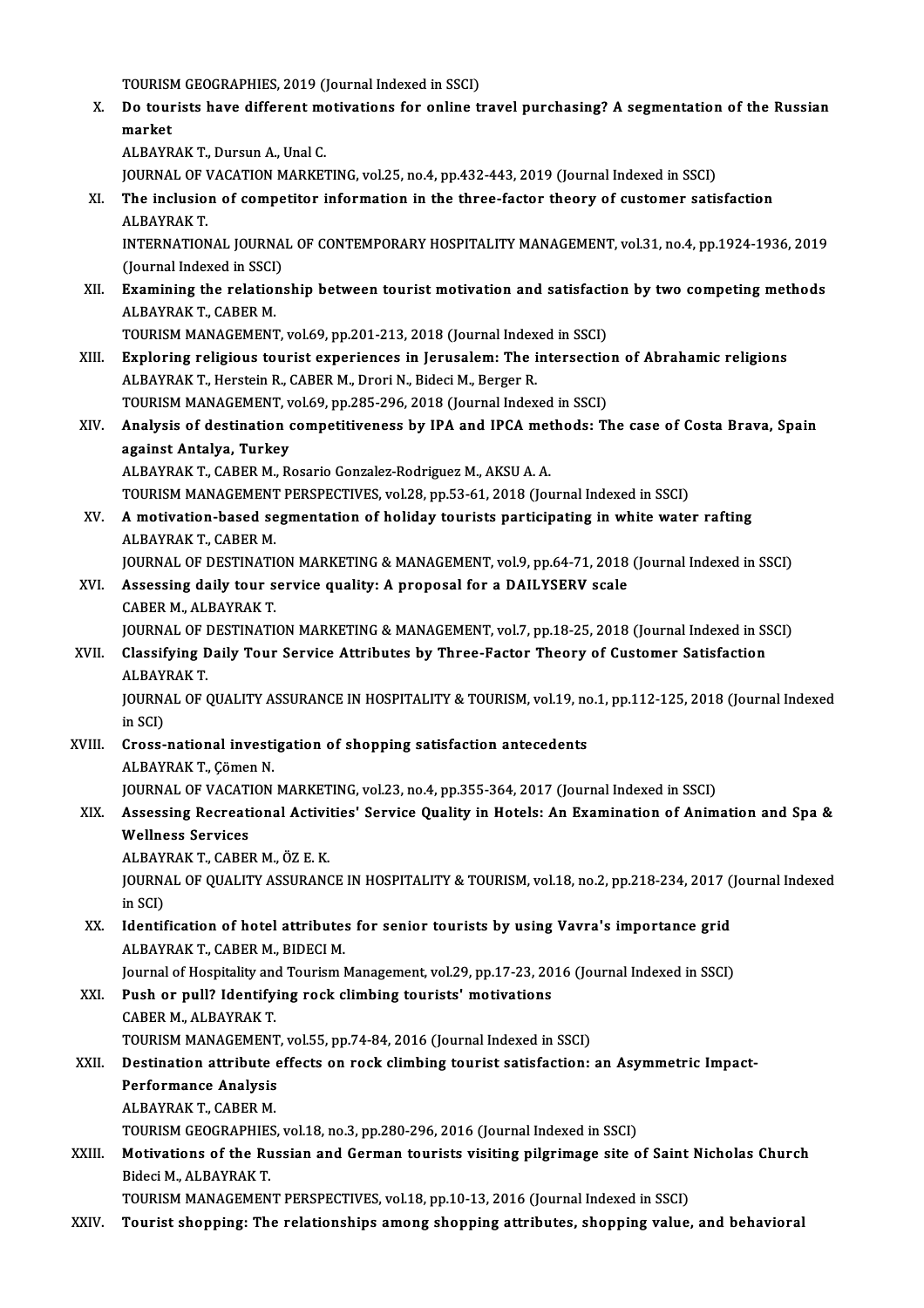intention ALBAYRAK T., CABER M., Comen N. TOURISM MANAGEMENT PERSPECTIVES, vol.18, pp.98-106, 2016 (Journal Indexed in SSCI) ALBAYRAK T., CABER M., Comen N.<br>TOURISM MANAGEMENT PERSPECTIVES, vol.18, pp.98-106, 2016 (Journal Indexed in SSCI)<br>XXV. The Main and Interaction Effects of Package Tour Dimensions on the Russian Tourists' Satisfaction TOURISM MANAGEMENT PERSPECTIVES, vol.18, pp.98-<br>The Main and Interaction Effects of Package Tou:<br>ALBAYRAK T., CABER M., Hutcheson G. D. , Moutinho L.<br>JOUPNAL OF OUALITY ASSUPANCE IN HOSPITALITY & JOURNAL OF QUALITY ASSURANCE IN HOSPITALITY & TOURISM, vol.17, no.3, pp.274-289, 2016 (Journal Indexed in SCI) ALBAYRAK T., CABER M., Hutcheson G. D., Moutinho L. JOURNAL OF QUALITY ASSURANCE IN HOSPITALITY & TOURISM, vol.17, no.3, pp.274-289, 2016 (Jo<br>in SCI)<br>XXVI. Importance Performance Competitor Analysis (IPCA): A study of hospitality companies<br>Alberrak T in SCI)<br><mark>Importanc</mark><br>Albayrak T.<br>INTEPNATI Importance Performance Competitor Analysis (IPCA): A study of hospitality companies<br>Albayrak T.<br>INTERNATIONAL JOURNAL OF HOSPITALITY MANAGEMENT, vol.48, pp.135-142, 2015 (Journal Indexed in SSCI)<br>Prioritication of the hote Albayrak T.<br>INTERNATIONAL JOURNAL OF HOSPITALITY MANAGEMENT, vol.48, pp.135-142, 2015 (Journal Indexed in SSC<br>XXVII. Prioritisation of the hotel attributes according to their influence on satisfaction: A comparison of<br>two INTERNATIONAL<br>Prioritisation of<br>two techniques<br>ALBAVBAK T-Col Prioritisation of the hot<br>two techniques<br>ALBAYRAK T., Caber M. I.<br>TOUDISM MANACEMENT two techniques<br>ALBAYRAK T., Caber M. I.<br>TOURISM MANAGEMENT, vol.46, pp.43-50, 2015 (Journal Indexed in SSCI)<br>Doss the importance of botal ettributes differ for senior teurists? ALBAYRAK T., Caber M. I.<br>TOURISM MANAGEMENT, vol.46, pp.43-50, 2015 (Journal Indexed in SSCI)<br>XXVIII. Does the importance of hotel attributes differ for senior tourists? A comparison of three markets<br>CABER M. ALBAYRAK T TOURISM MANAGEMENT<br>Does the importance<br>CABER M., ALBAYRAK T.<br>INTERNATIONAL JOURN Does the importance of hotel attributes differ for senior tourists? A comparison of three markets<br>CABER M., ALBAYRAK T.<br>INTERNATIONAL JOURNAL OF CONTEMPORARY HOSPITALITY MANAGEMENT, vol.26, no.4, pp.610-628, 2014<br>(Jaurnal CABER M., ALBAYRAK T.<br>INTERNATIONAL JOURNAL OF CONTEMPORARY HOSPITALITY MANAGEMENT, vol.26, no.4, pp.610-628, 2014<br>(Journal Indexed in SSCI) XXIX. Penalty-Reward-Contrast Analysis: a review of its application in customer satisfaction research (Journal Indexed in SSCI)<br>Penalty-Reward-Contr<br>ALBAYRAK T., CABER M.<br>TOTAL OUALITY MANAC TOTAL QUALITY MANAGEMENT & BUSINESS EXCELLENCE, vol.24, no.11-12, pp.1288-1300, 2013 (Journal Indexed<br>in SSCI) ALBAYR<br>TOTAL Q<br>in SSCI)<br>The sun TOTAL QUALITY MANAGEMENT & BUSINESS EXCELLENCE, vol.24, no.11-12, pp.1288-1300, 2013 (Journal Inde<br>in SSCI)<br>XXX. The symmetric and asymmetric influences of destination attributes on overall visitor satisfaction<br>ALBAVBAK T. in SSCI)<br><mark>The symmetric and as</mark><br>ALBAYRAK T., CABER M.<br>CURRENT ISSUES IN TOU The symmetric and asymmetric influences of destination attributes on overall<br>ALBAYRAK T., CABER M.<br>CURRENT ISSUES IN TOURISM, vol.16, no.2, pp.149-166, 2013 (Journal Indexed in SSCI)<br>The Classification of Extranct Attribut ALBAYRAK T., CABER M.<br>CURRENT ISSUES IN TOURISM, vol.16, no.2, pp.149-166, 2013 (Journal Indexed in SSCI)<br>XXXI. The Classification of Extranet Attributes in Terms of Their Asymmetric Influences on Overall User<br>Satisfaction CURRENT ISSUES IN TOURISM, vol.16, no.2, pp.149-166, 2013 (Journal Indexed in SS<br>The Classification of Extranet Attributes in Terms of Their Asymmetric Inf<br>Satisfaction: An Introduction to Asymmetric Impact-Performance Ana The Classification of Extranet Att<br>Satisfaction: An Introduction to A<br>CABER M., Albayrak T., Loiacono E. T.<br>JOUPMAL OF TRAVEL BESEARCH vol Satisfaction: An Introduction to Asymmetric Impact-Performance Analysis<br>CABER M., Albayrak T., Loiacono E. T.<br>JOURNAL OF TRAVEL RESEARCH, vol.52, no.1, pp.106-116, 2013 (Journal Indexed in SSCI)<br>How For does Overall Servis CABER M., Albayrak T., Loiacono E. T.<br>JOURNAL OF TRAVEL RESEARCH, vol.52, no.1, pp.106-116, 2013 (Journal Indexed in SSCI)<br>XXXII. How Far does Overall Service Quality of a Destination Affect Customers' Post-Purchase Behavi JOURNAL OF TRAVEL RESEARCH, vol.<br>How Far does Overall Service Qua<br>Moutinho L., ALBAYRAK T., CABER M.<br>INTERNATIONAL JOURNAL OF TOUR'S How Far does Overall Service Quality of a Destination Affect Customers' Post-Purchase Behaviou<br>Moutinho L., ALBAYRAK T., CABER M.<br>INTERNATIONAL JOURNAL OF TOURISM RESEARCH, vol.14, no.4, pp.307-322, 2012 (Journal Indexed i Moutinho L., ALBAYRAK T., CABER M.<br>INTERNATIONAL JOURNAL OF TOURISM RESEARCH, vol.14, no.4, pp.307-322, 2012 (Journal Indexed in SSCI<br>XXXIII. The effect of personality traits on private brand consumer tendencies A cros INTERNATIONAL JOURNAL (<br>The effect of personality<br>Mediterranean countries<br>Herstein B. Tifferst S. Ahnan The effect of personality traits on private brand consumer tendencies A cross-cultural study of Mediterranean countries CROSS CULTURAL MANAGEMENT-AN INTERNATIONAL JOURNAL, vol.19, no.2, pp.196-214, 2012 (Journal Indexed<br>in SSCI) Herstein R., Tifferet S., Abrantes J. L., Lymperopoulos C., ALBAYRAK T., CABER M.

### Articles Published in Other Journals

rticles Published in Other Journals<br>I. Hotel customer segmentation according to eco-service quality perception: the case of Russian<br>tourists  $H$ otel cu<br>tourists<br> $\Delta$ ksu $\Delta$ Hotel customer segmentation<br>tourists<br>Aksu A., ALBAYRAK T., CABER M.<br>JOUPMAL OF HOSPITALITY AND I

tourists<br>Aksu A., ALBAYRAK T., CABER M.<br>JOURNAL OF HOSPITALITY AND TOURISM INSIGHTS, 2021 (Journal Indexed in ESCI)<br>How does perseived crowding moderate tourist shepping experience and a Aksu A., ALBAYRAK T., CABER M.<br>JOURNAL OF HOSPITALITY AND TOURISM INSIGHTS, 2021 (Journal Indexed in ESCI)<br>II. How does perceived crowding moderate tourist shopping experience and satisfaction relationship?<br>ALBAYRAK T. Cur

- JOURNAL OF HOSPITALITY AND TOURISM INSIGHTS, 2021 (Journal Inde<br>How does perceived crowding moderate tourist shopping exper<br>ALBAYRAK T., Guzel O., CABER M., Kilicarslan O., Cengizci A. D. , Guven A.<br>INTERNATIONAL JOURNAL O How does perceived crowding moderate tourist shopping experience and satisfaction rela<br>ALBAYRAK T., Guzel O., CABER M., Kilicarslan O., Cengizci A. D. , Guven A.<br>INTERNATIONAL JOURNAL OF TOURISM CITIES, vol.7, no.1, pp.46-INTERNATIONAL JOURNAL OF TOURISM CITIES, vol.7, no.1, pp.46-62, 2021 (Journal Indexed in ESCI)
- ALBAYRAK T., Guzel O., CABER M., Kilicarslan O., Cengizci A. D. , Guven A.<br>INTERNATIONAL JOURNAL OF TOURISM CITIES, vol.7, no.1, pp.46-62, 2021 (Journal Indexed in ESCI<br>III. Destinasyon Pazarlama Organizasyonlarının So Anatolia: Turizm Araştırmaları Dergisi, vol.31, no.2, pp.149-160, 2020 (Other Refereed National Journals)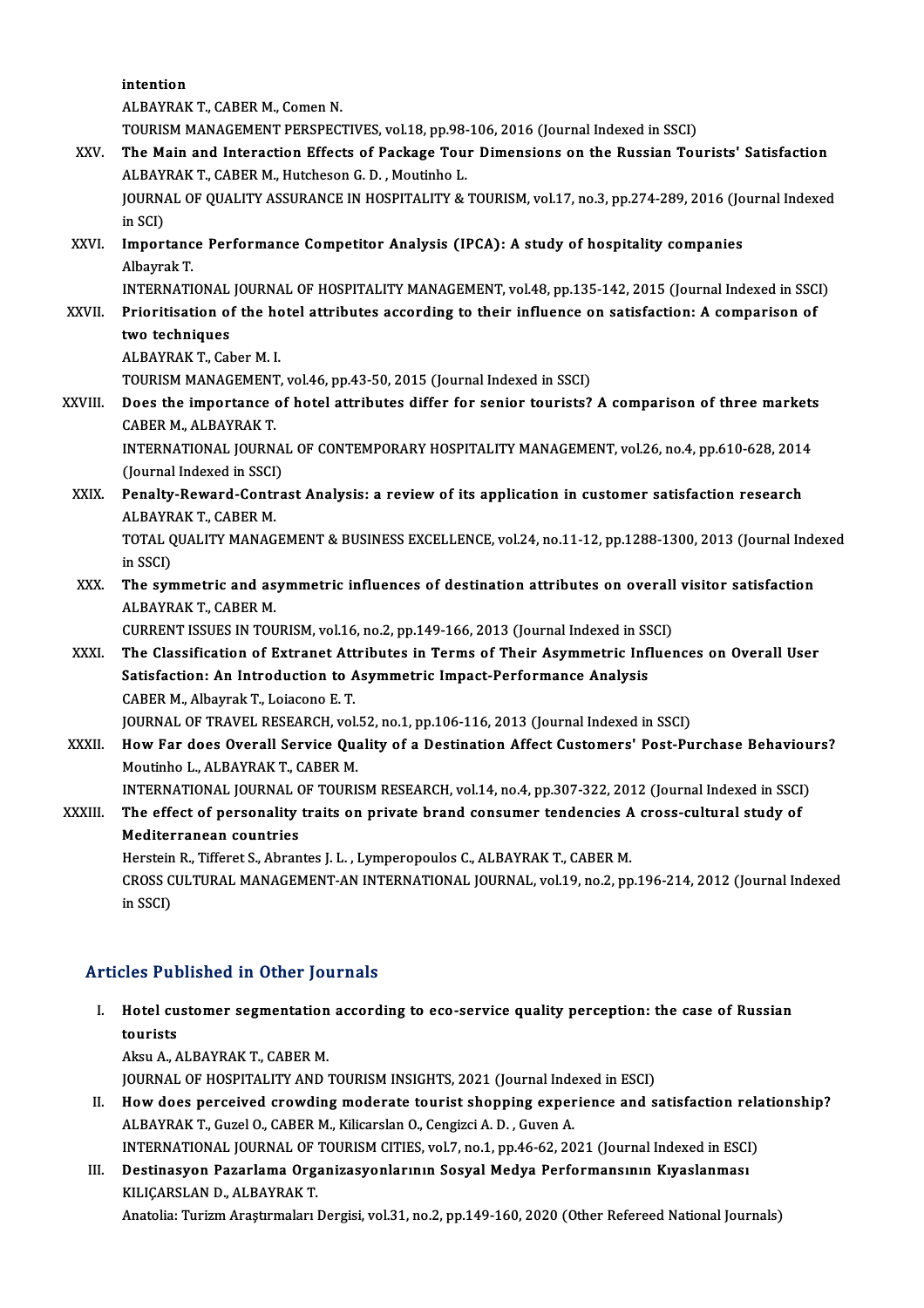IV. Customer Loyalty Towards Travel Agency Websites: The Role of Trust and Hedonic Value<br>ALRAVRAK T. Karasakal S. Kasabulut Ö. Dursun A Customer Loyalty Towards Travel Agency We<br>ALBAYRAK T., Karasakal S., Kocabulut Ö., Dursun A.<br>Journal of Quality Aggurance in Hoepitality and Tour Customer Loyalty Towards Travel Agency Websites: The Role of Trust and Hedonic Value<br>ALBAYRAK T., Karasakal S., Kocabulut Ö., Dursun A.<br>Journal of Quality Assurance in Hospitality and Tourism, vol.21, no.1, pp.50-77, 2020 ALBAYRAK T., Karasakal S., Kocabulut Ö., Dursun A.<br>Journal of Quality Assurance in Hospitality and Tourism, vol.21, no.1, pp.50-77, 2020 (Journal Indexed in ESCI)<br>V. The effects of mood and personality type on service qual **Journal of Quality Assuranc<br>The effects of mood and<br>Kocabulut O., ALBAYRAK T.<br>INTERNATIONAL JOURNAL** The effects of mood and personality type on service quality perception and customer satisfaction<br>Kocabulut O., ALBAYRAK T.<br>INTERNATIONAL JOURNAL OF CULTURE TOURISM AND HOSPITALITY RESEARCH, vol.13, no.1, pp.98-112, 2019<br>(J Kocabulut O., ALBAYRAK T.<br>INTERNATIONAL JOURNAL OF CULTURE TOURISM AND HOSPITALITY RESEARCH, vol.13, no.1, pp.98-112, 2019<br>(Journal Indexed in ESCI) INTERNATIONAL JOURNAL OF CULTURE TOURISM AND HOSPITALITY RESEARCH, vol.13, n<br>(Journal Indexed in ESCI)<br>VI. An investigation of the domestic and foreign tourists' museum visit experiences<br>PIDECLM ALPAYPAKT (Journal Indexed in ESCI)<br>An investigation of the<br>BIDECI M., ALBAYRAK T.<br>INTERNATIONAL JOURN. An investigation of the domestic and foreign tourists' museum visit experiences<br>BIDECI M., ALBAYRAK T.<br>INTERNATIONAL JOURNAL OF CULTURE TOURISM AND HOSPITALITY RESEARCH, vol.12, no.3, pp.366-377, 2018<br>(Journal Indoved in E BIDECI M., ALBAYRAK T.<br>INTERNATIONAL JOURNA<br>(Journal Indexed in ESCI)<br>Analysis of songross de INTERNATIONAL JOURNAL OF CULTURE TOURISM AND HOSPITALITY RESEARCH, vol.12, no.3, pp.366-377<br>(Journal Indexed in ESCI)<br>VII. Analysis of congress destinations' competitiveness using importance performance competitor<br>analysis (Journal Indexed in ESCI)<br>VII. Analysis of congress destinations' competitiveness using importance performance competitor<br>analysis CABERM.,ALBAYRAKT., ISMAYILLIT. analysis<br>CABER M., ALBAYRAK T., ISMAYILLI T.<br>JOURNAL OF CONVENTION & EVENT TOURISM, vol.18, no.2, pp.100-117, 2017 (Journal Indexed in ESCI)<br>Motivation hased Segmentation of Cruise Tourists: A Gees Study on International C CABER M., ALBAYRAK T., ISMAYILLI T.<br>JOURNAL OF CONVENTION & EVENT TOURISM, vol.18, no.2, pp.100-117, 2017 (Journal Indexed in ESCI)<br>VIII. Motivation-based Segmentation of Cruise Tourists: A Case Study on International Crui JOURNAL OF CONVENTION &<br>Motivation-based Segmen<br>Visiting Kuşadası, Turkey<br>CABER M. ALBAYBAK T. Üng Motivation-based Segmentati<br>Visiting Kuşadası, Turkey<br>CABER M., ALBAYRAK T., Ünal C.<br>Teuriam in Marine Envirenments Visiting Kuşadası, Turkey<br>CABER M., ALBAYRAK T., Ünal C.<br>Tourism in Marine Environments, vol.11, no.2-3, pp.101-108, 2016 (Refereed Journals of Other Institutions) CABER M., ALBAYRAK T., Ünal C.<br>Tourism in Marine Environments, vol.11, no.2-3, pp.101-108, 2016 (Refereed Journals of Other Ins<br>IX. Key destination attributes of behavioural intention: An application of neural networks<br>Sen Tourism in Marine Environments, vol.11, no.2-3, pp.101-1<br>Key destination attributes of behavioural intention<br>Santos Silva M. M. , ALBAYRAK T., CABER M., Moutinho L.<br>FUROPEAN JOURNAL OF TOURISM RESEARCH, vol.14, nn Key destination attributes of behavioural intention: An application of neural network<br>Santos Silva M. M., ALBAYRAK T., CABER M., Moutinho L.<br>EUROPEAN JOURNAL OF TOURISM RESEARCH, vol.14, pp.16-28, 2016 (Journal Indexed in Santos Silva M. M. , ALBAYRAK T., CABER M., Moutinho L.<br>EUROPEAN JOURNAL OF TOURISM RESEARCH, vol.14, pp.16-28, 2016 (Journal Indexed in ESCI)<br>X. Ürün Özelliklerinin Performansı ile Müşteri Memnuniyeti Arasındaki Doğru EUROPEAN JOURNAL OF TOU<br>Ürün Özelliklerinin Perfo<br>İlişkinin Karşılaştırılması<br>ALBAVBAK T Ürün Özellik<br>İlişkinin Kar<br>ALBAYRAK T. İlişkinin Karşılaştırılması<br>ALBAYRAK T.<br>Anatolia: Turizm Araştırmaları Dergisi, vol.26, no.1, pp.17-28, 2015 (Other Refereed National Journals)<br>IMBACT OF CROUR RACKACE TOUR DIMENSIONS ON CUSTOMER SATISEACTION (AN ANNS ALBAYRAK T.<br>Anatolia: Turizm Araştırmaları Dergisi, vol.26, no.1, pp.17-28, 2015 (Other Refereed National Journals)<br>XI. IMPACT OF GROUP PACKAGE TOUR DIMENSIONS ON CUSTOMER SATISFACTION (AN ANNS<br>APPLICATION) Anatolia: Turizm<br>IMPACT OF GRO<br>APPLICATION)<br>Moutinho L. CAP Moutinho L., CABER M., Santos Silva M. M., ALBAYRAK T. APPLICATION)<br>Moutinho L., CABER M., Santos Silva M. M. , ALBAYRAK T.<br>TOURISM ANALYSIS, vol.20, no.6, pp.619-629, 2015 (Journal Indexed in ESCI)<br>Yosk Turistlerin Otel İskimalerinde Önem Verdiği Ürün ve Hizmetler XII. Yaşlı Turistlerin Otel İşletmelerinde Önem Verdiği Ürün ve Hizmetler: Alman, İngiliz ve Hollandalı TOURISM ANALYSIS, vol.20, no.6, pp.619-<br>Yaşlı Turistlerin Otel İşletmelerinde<br>Turistlere Yönelik Bir Karşılaştırma<br>ALBAYRAKT CABER M. BİDECİ M Turistlere Yönelik Bir Karşılaştırma<br>ALBAYRAK T., CABER M., BİDECİ M. Turistlere Yönelik Bir Karşılaştırma<br>ALBAYRAK T., CABER M., BİDECİ M.<br>Anatolia: Turizm Araştırmaları Dergisi, vol.25, no.1, pp.62-75, 2014 (Other Refereed National Journals)<br>Symmetria and asymmetria influences of servise e ALBAYRAK T., CABER M., BİDECİ M.<br>Anatolia: Turizm Araştırmaları Dergisi, vol.25, no.1, pp.62-75, 2014 (Other Refereed National Jou<br>XIII. Symmetric and asymmetric influences of service attributes: The case of fitness clubs<br> Anatolia: Turizm Araştırı<br>Symmetric and asymm<br>ALBAYRAK T., CABER M.<br>Manasing Leigure yol 10 Symmetric and asymmetric influences of service attributes: The case of fitness clubs<br>ALBAYRAK T., CABER M.<br>Managing Leisure, vol.19, no.5, pp.307-320, 2014 (Refereed Journals of Other Institutions) ALBAYRAK T., CABER M.<br>Managing Leisure, vol.19, no.5, pp.307-320, 2014 (Refereed Journals of<br>XIV. Framing and involvement effects on consumers' brand choice<br>Camliel E. Herstein B. Abrantes L.L., ALBAYRAK T. CARER M Managing Leisure, vol.19, no.5, pp.307-320, 2014 (Refereed Jone Traming and involvement effects on consumers' brand<br>Gamliel E., Herstein R., Abrantes J. L. , ALBAYRAK T., CABER M.<br>EuroMed Journal of Pusiness vol.8, no.2, n Gamliel E., Herstein R., Abrantes J. L., ALBAYRAK T., CABER M.<br>EuroMed Journal of Business, vol.8, no.2, pp.117-133, 2013 (Refereed Journals of Other Institutions) Gamliel E., Herstein R., Abrantes J. L. , ALBAYRAK T., CABER M.<br>EuroMed Journal of Business, vol.8, no.2, pp.117-133, 2013 (Refereed Journals of Other Instit<br>XV. The effect of environmental concern and scepticism on green EuroMed Journal of Business, vol.8<br>The effect of environmental co<br>ALBAYRAK T., AKSOY Ş., CABER M.<br>Marketing Intelligence and Blannin The effect of environmental concern and scepticism on green purchase behaviour<br>ALBAYRAK T., AKSOY Ş., CABER M.<br>Marketing Intelligence and Planning, vol.31, no.1, pp.27-39, 2013 (Refereed Journals of Other Institutions)<br>A m ALBAYRAK T., AKSOY Ş., CABER M.<br>Marketing Intelligence and Planning, vol.31, no.1, pp.27-39, 20<br>XVI. A model for exploiting e-CRM in B-TO-B e-COMMERCE Marketing Intelligence and Planning,<br>**A model for exploiting e-CRM in**<br>CABER M., AKSU A. A., ALBAYRAK T.<br>Tourismes vol 7, no 2, nn 122, 142, 2 A model for exploiting e-CRM in B-TO-B e-COMMERCE<br>CABER M., AKSU A. A. , ALBAYRAK T.<br>Tourismos, vol.7, no.2, pp.122-143, 2012 (Refereed Journals of Other Institutions)<br>Classification of the destination attributes in the se CABER M., AKSU A. A. , ALBAYRAK T.<br>Tourismos, vol.7, no.2, pp.122-143, 2012 (Refereed Journals of Other Institutions)<br>XVII. Classification of the destination attributes in the content of competitiveness (by revised importa Tourismos, vol.7, no.2, pp.<br>Classification of the de<br>performance analysis)<br>CAPER M. ALPAYRAK T. 1 Classification of the destination<br>performance analysis)<br>CABER M., ALBAYRAK T., Matzler K.<br>Journal of Vesstion Marksting vol.1 performance analysis)<br>CABER M., ALBAYRAK T., Matzler K.<br>Journal of Vacation Marketing, vol.18, no.1, pp.43-56, 2012 (Refereed Journals of Other Institutions) XVIII. The Influence of Skepticism on Green Purchase Behavior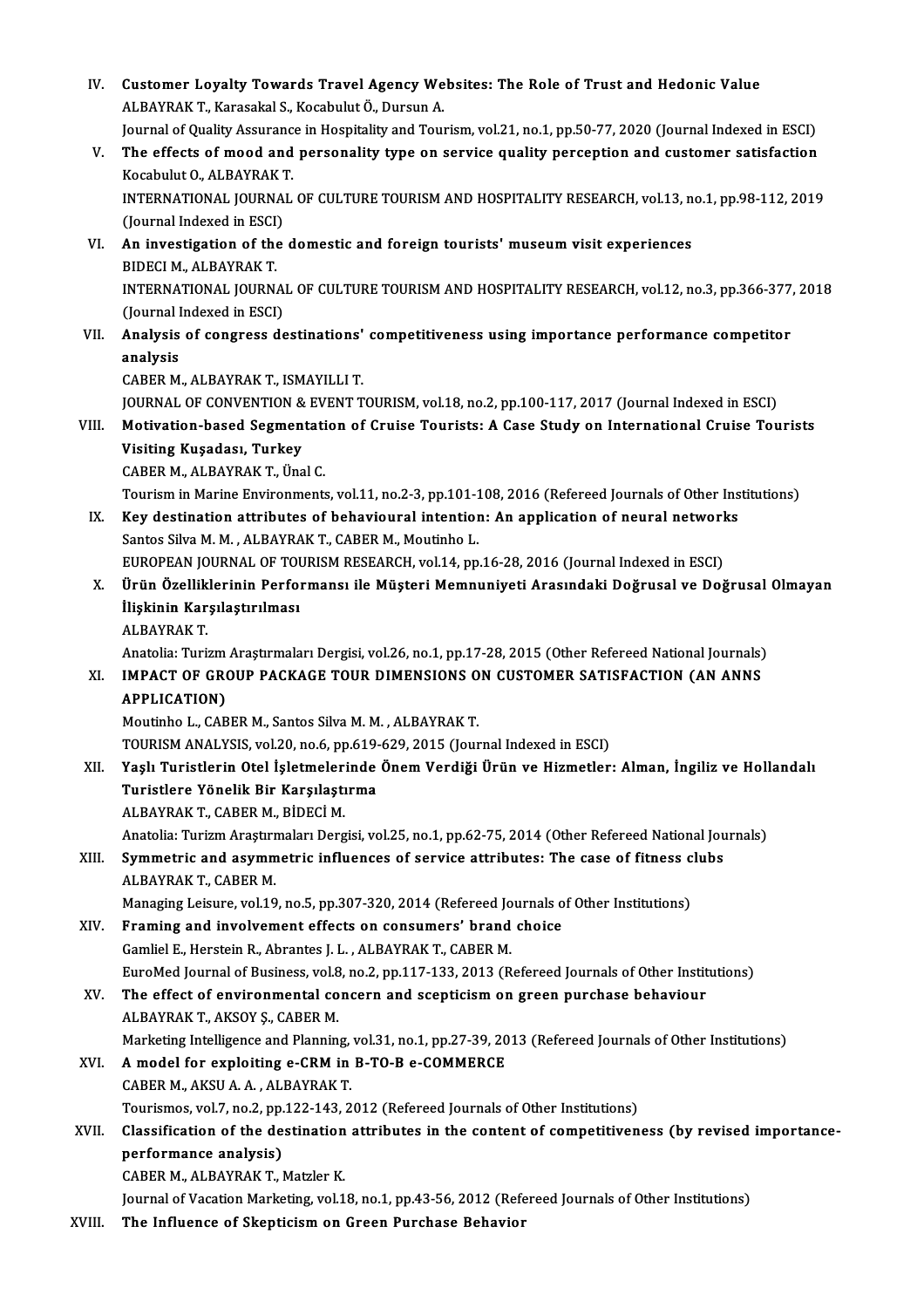ALBAYRAK T., CABER M., Moutinho L., Herstein R.<br>International Journal of Business and Social Scien

International Journal of Business and Social Science, vol.2, no.13, pp.189-197, 2011 (Refereed Journals of Other<br>Institutions) ALBAYRAK T<br>International<br>Institutions)<br>Önem Perfe International Journal of Business and Social Science, vol.2, no.13, pp.189-19<br>Institutions)<br>XIX. Önem-Performans Analizi: Destinasyon Yönetimine Dair Bir Örnek<br>ALBAVRAKT GABERM

### Institutions)<br>**Önem-Performans An**a<br>ALBAYRAK T., CABER M.<br>Fge Akademik Bakıs vel Önem-Performans Analizi: Destinasyon Yönetimine Dair Bir Örnek<br>ALBAYRAK T., CABER M.<br>Ege Akademik Bakış, vol.11, no.4, pp.627-638, 2011 (National Refreed University Journal)<br>Cuest editerial ALBAYRAK T., CABER M.<br>Ege Akademik Bakış, vol.<br>XX. Guest editorial<br>ALBAYRAK T., CABER M. Ege Akademik Bakış, vol.<br>Guest editorial<br>ALBAYRAK T., CABER M.<br>Journal of Modelling in M Guest editorial<br>ALBAYRAK T., CABER M.<br>Journal of Modelling in Management, vol.6, no.3, 2011 (Refereed Journals of Other Institutions)<br>Clustering Consumers Assording to theirEnvironmental Conserns and Ssentisisms XXI. Clustering Consumers According to theirEnvironmental Concerns and Scepticisms Journal of Modelling in Managemer<br>Clustering Consumers Accordin<br>ALBAYRAK T., CABER M., AKSOY Ş.<br>International Journal of Trade, Esc ALBAYRAK T., CABER M., AKSOY S.

International Journal of Trade, Economics, and Finance, vol.1, no.1, pp.84-88, 2010 (Refereed Journals of Other<br>Institutions) International Journal of Trade, Economics, and Finance, vol.1, no.1, pp.84-88, 2010 (Refereed Journals of Other<br>Institutions)<br>XXII. Relationships of the Tangible and Intangible Elements of Tourism Products with Overall Cus

Institutions)<br>Relationship<br>Satisfaction<br>ALPAVPAKT Relationships of the Tangible a<br>Satisfaction<br>ALBAYRAK T., CABER M., AKSOY Ş.<br>International Journal of Trade, Esc

Satisfaction<br>ALBAYRAK T., CABER M., AKSOY Ş.<br>International Journal of Trade, Economics, and Finance, vol.1, no.2, pp.140-143, 2010 (Refereed Journals of Other ALBAYRAK<br>International<br>Institutions)<br>Measurama International Journal of Trade, Economics, and Finance, vol.1, no.2, pp.140-143, 2010 (Refereed Journals of<br>Institutions)<br>XXIII. Measurement of the destination evaluation supporting factors and their effects on behavioral<br>

### Institutions)<br>Measurement of the destination evaluation sup<br>intention of visitors: Antalya region of Turkey Measurement of the destination e<br>intention of visitors: Antalya region<br>Akin Aksu A., CABER M., ALBAYRAK T.<br>Touriem Anglysis vol 14, no 1, nn 115. intention of visitors: Antalya region of Turkey<br>Akin Aksu A., CABER M., ALBAYRAK T.<br>Tourism Analysis, vol.14, no.1, pp.115-125, 2009 (Refereed Journals of Other Institutions)<br>Tüketisi Dayranısında Tamal Vaklasımlar

## Akin Aksu A., CABER M., ALBAYRAK T.<br>Tourism Analysis, vol.14, no.1, pp.115-125, 20<br>XXIV. Tüketici Davranışında Temel Yaklaşımlar<br>ALBAYRAK T., AKSOY S. Tourism Analysis, vol.14<br>Tüketici Davranışında<br>ALBAYRAK T., AKSOY Ş.<br>Pararlama ve Pararlama

Tüketici Davranışında Temel Yaklaşımlar<br>ALBAYRAK T., AKSOY Ş.<br>Pazarlama ve Pazarlama Araştırmaları Dergisi, vol.1, pp.1-19, 2008 (Other Refereed National Journals)<br>Leisure senstraints and the nursuit of adventure astivitie

### XXV. Leisure constraints and the pursuit of adventure activities in Turkey<br>ALBAYRAK T. CABER M. Crawford D. Pazarlama ve Pazarlama Araştırmaları<br>Leisure constraints and the pursu<br>ALBAYRAK T., CABER M., Crawford D.<br>Anatalia val 18 no 2 nn 242 254 200

Anatolia, vol.18, no.2, pp.243-254, 2007 (Refereed Journals of Other Institutions)

## ALBAYRAK T., CABER M., Crawford D.<br>Anatolia, vol.18, no.2, pp.243-254, 2007 (Refereed Journals of Other Institutions<br>XXVI. Niş Pazarlama Prensipleri ve Ortopedik Destek Ürünleri Pazarı Örneği Anatolia, vol.1<br><mark>Niş Pazarlan</mark><br>ALBAYRAK T.

ALBAYRAK T.<br>Akdeniz İktisadi ve İdari Bilimler Fakültesi Dergisi, vol.1, pp.219-235, 2006 (National Refreed University Journal)

### Books&Book Chapters

OOks & Book Chapters<br>I. Sebep-Sonuç Zinciri Teorisi<br>ALBAYBAKT 19 & Been<br>Sebep-Sonuç<br>ALBAYRAK T.<br>in: Pazarlama

ALBAYRAK T.<br>in: Pazarlama Teorileri, Yağcı M.İ., Çabuk S., Editor, Mediacat, İstanbul, pp.457-475, 2014

- ALBAYRAK T.<br>in: Pazarlama Teorileri, Yağcı M.İ., Çabuk S., Editor, Mediacat<br>II. Markalaşma Yolunda Side-Manavgat Müşteri Analizi<br>EPDOČAN A. ALBAYRAK T. CARER M in: Pazarlama Teorileri, Yağcı M.İ., Çabı<br><mark>Markalaşma Yolunda Side- Manav</mark><br>ERDOĞAN A., ALBAYRAK T., CABER M.<br>Koslar Gazatesilik Ve Mathaasılık Anta Markalaşma Yolunda Side- Manavgat Müşte<br>ERDOĞAN A., ALBAYRAK T., CABER M.<br>Koçlar Gazetecilik Ve Matbaacılık, Antalya, 2010<br>Markalasma Yolunda Side, Manaygat Müşte ERDOĞAN A., ALBAYRAK T., CABER M.<br>Koçlar Gazetecilik Ve Matbaacılık, Antalya, 2010<br>III. Markalaşma Yolunda Side-Manavgat Müşteri Analizi<br>EPDOĞAN A. ALBAYRAK T. CABER M
- Koçlar Gazetecilik Ve Matbaacılık, Antal<br>Markalaşma Yolunda Side- Manavş<br>ERDOĞAN A., ALBAYRAK T., CABER M.<br>Koslar Gazetesilik Ve Matbaasılık, Antal Markalaşma Yolunda Side- Manavgat Müşte<br>ERDOĞAN A., ALBAYRAK T., CABER M.<br>Koçlar Gazetecilik Ve Matbaacılık, Antalya, 2009<br>Markalasma Yolunda Side, Manaygat Müşte ERDOĞAN A., ALBAYRAK T., CABER M.<br>Koçlar Gazetecilik Ve Matbaacılık, Antalya, 2009<br>IV. Markalaşma Yolunda Side-Manavgat Müşteri Analizi<br>EPDOĞAN A. ALBAYRAK T. CABER M
- Koçlar Gazetecilik Ve Matbaacılık, Antal<br>Markalaşma Yolunda Side- Manavş<br>ERDOĞAN A., ALBAYRAK T., CABER M.<br>Koslar Gazatesilik Ve Matbaasılık, Antal Markalaşma Yolunda Side- Manavgat Müşte<br>ERDOĞAN A., ALBAYRAK T., CABER M.<br>Koçlar Gazetecilik Ve Matbaacılık, Antalya, 2008<br>Markalasma Yolunda Side, Manaygat Müşte ERDOĞAN A., ALBAYRAK T., CABER M.<br>Koçlar Gazetecilik Ve Matbaacılık, Antalya, 2008<br>V. Markalaşma Yolunda Side-Manavgat Müşteri Analizi<br>ERDOĞAN A. ALBAYRAK T. GABER M
- Koçlar Gazetecilik Ve Matbaacılık, Antalya, 2008<br>Markalaşma Yolunda Side- Manavgat Müşt<br>ERDOĞAN A., ALBAYRAK T., CABER M.<br>Koçlar Gazetecilik Ve Matbaacılık, Antalya, 2007 <mark>Markalaşma Yolunda Side- Manavgat Müşt</mark><br>ERDOĞAN A., ALBAYRAK T., CABER M.<br>Koçlar Gazetecilik Ve Matbaacılık, Antalya, 2007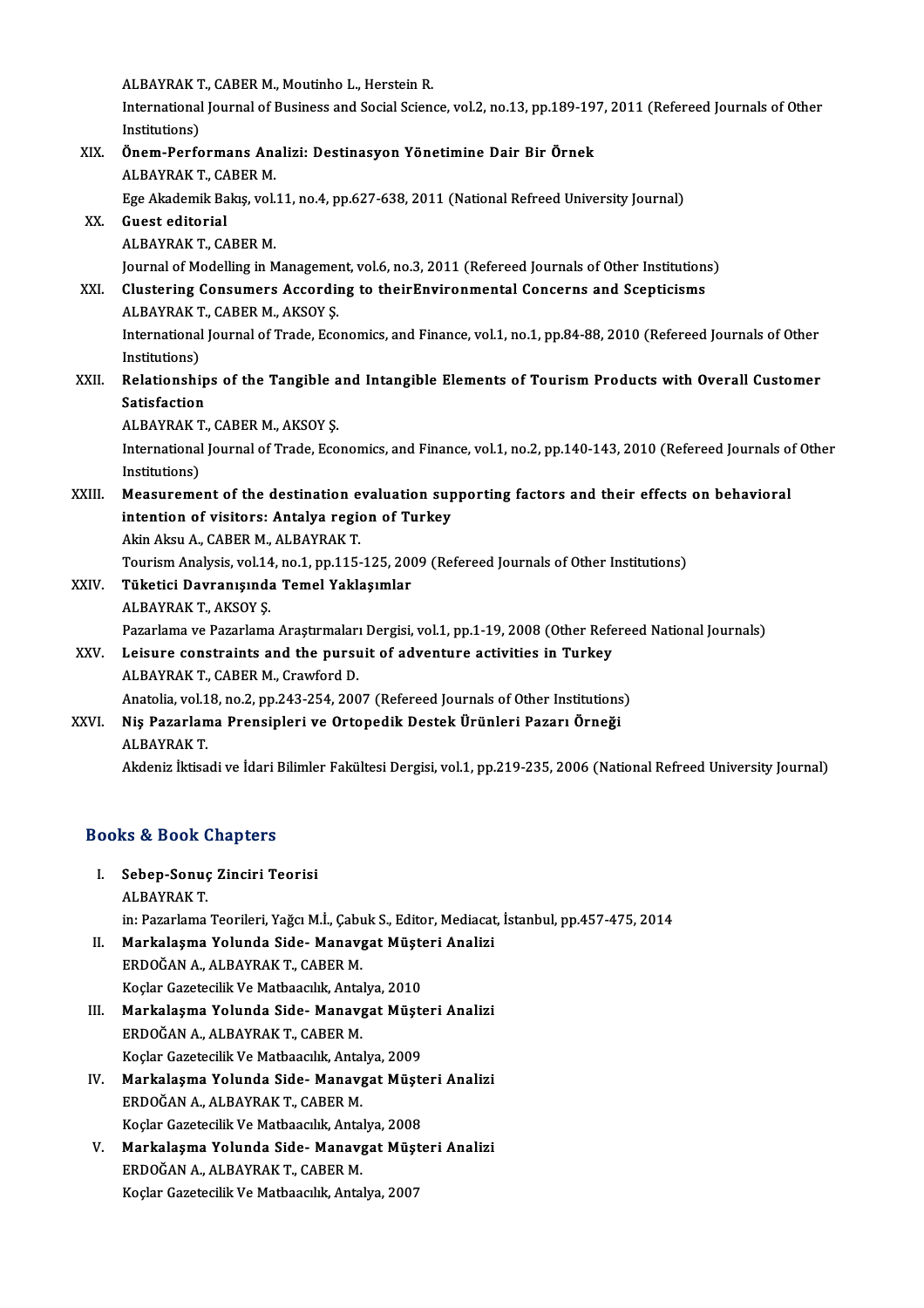# Refereed Congress / Symposium Publications in Proceedings<br>Refereed Congress / Symposium Publications in Proceedings

| Refereed Congress / Symposium Publications in Proceedings |                                                                                                                                                                |
|-----------------------------------------------------------|----------------------------------------------------------------------------------------------------------------------------------------------------------------|
| Ι.                                                        | Turistlerin Kalabalık Algısının Alışveriş Davranışlarına Etkisi                                                                                                |
|                                                           | ALBAYRAK T., GÜZEL F. Ö., CABER M., Kocabulut Ö., DURSUN CENGİZCİ A., GÜVEN A.                                                                                 |
|                                                           | 20. Ulusal Turizm Kongresi, Eskişehir, Turkey, 16 - 19 October 2019, pp.277-285                                                                                |
| П.                                                        | The Effect of Mood on Tourists' Service Quality Perceptions                                                                                                    |
|                                                           | KOCABULUT Ö., ALBAYRAK T.                                                                                                                                      |
|                                                           | International Conference on Evolving Trends in Social Sciences and Business Studies (ETSBS), Bandung, Indonesia,                                               |
|                                                           | 25 - 26 October 2016, pp 16-21                                                                                                                                 |
| III.                                                      | THE RELATIONSHIPS AMONGST SERVICE QUALITY, CUSTOMER SATISFACTION AND                                                                                           |
|                                                           | RECOMMENDATION INTENTION IN THE CONTEXT OF DAILY TOURS                                                                                                         |
|                                                           | <b>ALBAYRAK T.</b>                                                                                                                                             |
|                                                           | International Academic Conference on Management, Economics and Marketing in Budapest 2015, Budapeste,                                                          |
|                                                           | Hungary, 10 - 11 July 2015, pp 93-99                                                                                                                           |
| IV.                                                       | Animasyon ve Spa&Wellness Memnuniyetlerinin Müşteri Memnuniyetine Etkisi                                                                                       |
|                                                           | ÖZ E. K., ALBAYRAK T.                                                                                                                                          |
|                                                           | 1. Ulusal Turizm ve Mikrobiyal Gıda Güvenliği Kongresi, Antalya, Turkey, 17 - 19 April 2015, pp.17                                                             |
| V.                                                        | Analysing the Importance of Hotel Attributes for Senior German Tourists                                                                                        |
|                                                           | <b>ALBAYRAK T</b>                                                                                                                                              |
|                                                           | International Journal of Arts and Sciences' (IJAS) International Conference for Academic Disciplines, Freiburg,                                                |
| VI.                                                       | Germany, 2 - 05 December 2014, pp 40<br>Daily Tours Service Quality Assessment by Importance Performance Analysis: The Case of Myra,                           |
|                                                           | Antalya                                                                                                                                                        |
|                                                           | <b>ALBAYRAK T.</b>                                                                                                                                             |
|                                                           | 7. International Academic Conference, Prag, Czech Republic, 1 - 04 September 2013, pp.33                                                                       |
| VII.                                                      | Distinguishing Prior Service Attributes for Customer Satisfaction by Dual Importance Mapping                                                                   |
|                                                           | CABER M., ALBAYRAK T., Ülger N.                                                                                                                                |
|                                                           | LCBR European Marketing Conference,, Münih, Germany, 13 - 16 July 2012, pp.34-37                                                                               |
| VIII.                                                     | Comparision of Tourist Perceptions About the Environmental Attributes in a Mass Tourism                                                                        |
|                                                           | Destination,                                                                                                                                                   |
|                                                           | CABER M., ERDOĞAN A., ALBAYRAK T.                                                                                                                              |
|                                                           | 6rd International Symposium on Ecology and Environmental Problems, Antalya, Turkey, 17 - 20 November 2011,                                                     |
|                                                           | pp 199                                                                                                                                                         |
| IX.                                                       | The Effects of Service Attributes on Customer Outcomes in All-Inclusive Package Tours                                                                          |
|                                                           | AKINCI S., ATILGAN İNAN E., AKSOY Ş., ALBAYRAK T., CABER M.                                                                                                    |
|                                                           | International Conference on Business and Information, Bangkok, Thailand, 6 - 09 July 2011, pp.30-34                                                            |
| X.                                                        | Which Destination Features Should Destination Managements Allocate Their Scarce Resources On?                                                                  |
|                                                           | <b>ALBAYRAK T.</b>                                                                                                                                             |
| XI.                                                       | International Conference on Business and Information, Bangkok, Thailand, 10 - 13 March 2011, pp.50-55<br>What Lies Behind the Consumers' Shopping Motivations? |
|                                                           | CABER M., ALBAYRAK T.                                                                                                                                          |
|                                                           | LCBR European Marketing Conference, Munich, Germany, 10 - 12 October 2010, pp.34-37                                                                            |
| XII.                                                      | Tangible and Intangible Elements of Tourism Products and their Relationships with Overall                                                                      |
|                                                           | <b>Customer Satisfaction: A Comparison of Six Countries</b>                                                                                                    |
|                                                           | CABER M., Albayrak T., Aksoy S.                                                                                                                                |
|                                                           | 2010 International Conference on Business, Economics and Tourism Management, Singapore, Singapore, 26 - 28                                                     |
|                                                           | February 2010, pp 55-59                                                                                                                                        |
| XIII.                                                     | Diverse Roles of Environmental Concern and Scepticism on Environmentally Sensitive Consumer                                                                    |
|                                                           | <b>Behavior</b>                                                                                                                                                |
|                                                           | ALBAYRAK T., Caber M., Aksoy S.                                                                                                                                |
|                                                           | 2010 International Conference on Puciness Feenamics and Tourism Management Cingenous, Cingenous, 26, 20                                                        |

2010 International Conference on Business, Economics and Tourism Management, Singapore, Singapore, 26 - 28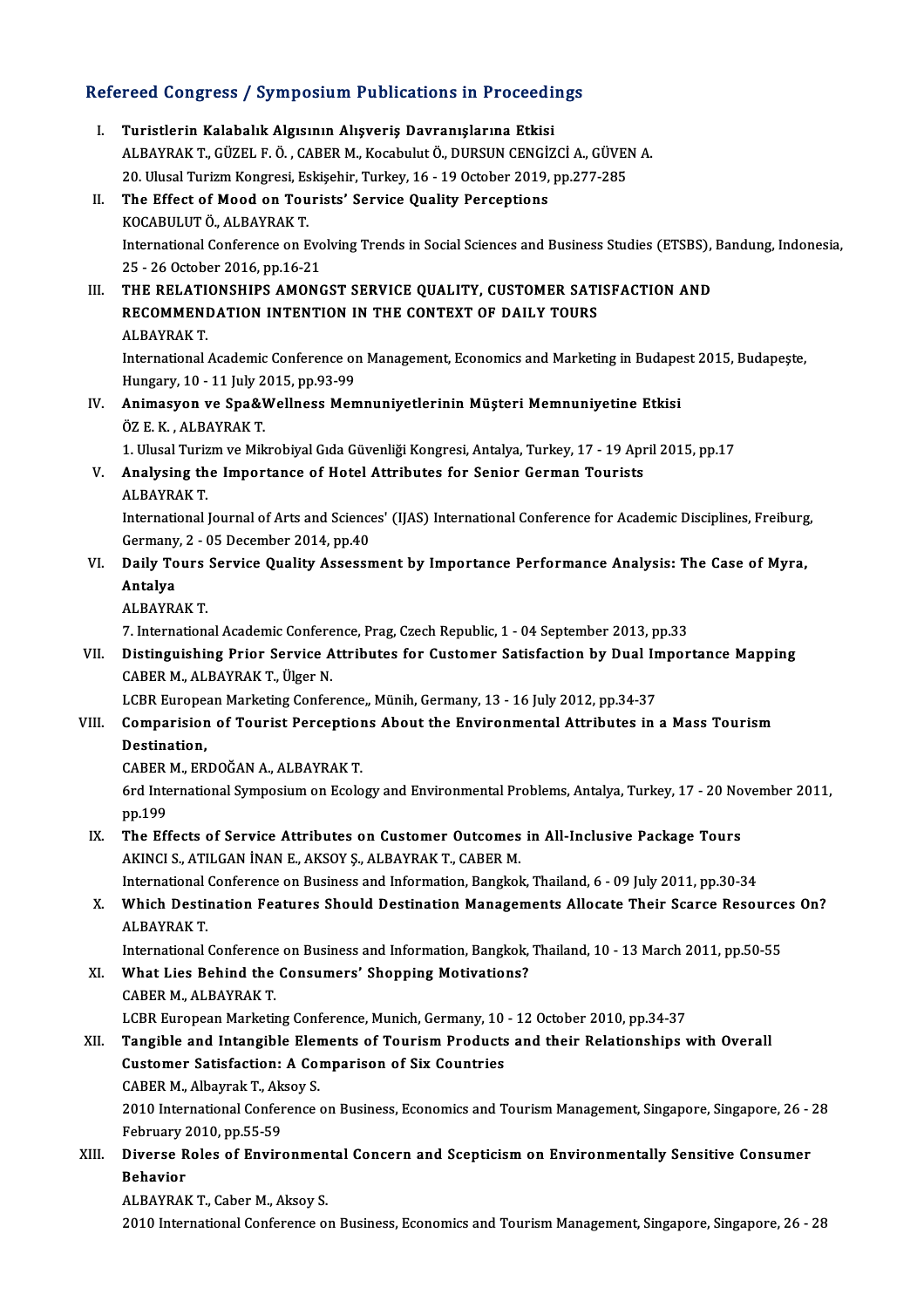### February 2010, pp.50-54<br>Sustainability Concerns February 2010, pp.50-54<br>XIV. Sustainability Concerns Versus Economical Benefits of Tourism in Mass Tourism Destinations: Case<br>Of Antalya Turkey February 2010, pp.50<br>Sustainability Conc<br>of Antalya, Turkey<br>ALBAYBAK T. CABER Sustainability Concerr<br>of Antalya, Turkey<br>ALBAYRAK T., CABER M.<br><sup>IEUD International Confe</sub></sup> of Antalya, Turkey<br>ALBAYRAK T., CABER M.<br>IFHP International Conference Tourism Current and Future Challenges for Urban Development, Mikulov, Czech<br>Ropublis, 10, .12 Ostober 2009, pp.45, 47 ALBAYRAK T., CABER M.<br>IFHP International Conference Tourism Cu<br>Republic, 10 - 12 October 2009, pp.45-47<br>Tour Operstars', Extranst Quality and IFHP International Conference Tourism Current and Future Challenges for Urban Development, Mikulov, Czech<br>Republic, 10 - 12 October 2009, pp.45-47<br>XV. Tour Operators' Extranet Quality and its Influence on Travel Agencies S Republic, 10 - 12 October 200<br>Tour Operators' Extranet<br>Context Of B-To-B E-Crm Tour Operators' Extra<br>Context Of B-To-B E-C<br>CABER M., ALBAYRAK T.<br>2rd Advances in Tourism Context Of B-To-B E-Crm<br>CABER M., ALBAYRAK T.<br>3rd Advances in Tourism Marketing Conference, Bournemouth, United Kingdom, 10 - 12 July 2009, pp.25-28 CABER M., ALBAYRAK T.<br>3rd Advances in Tourism Marketing Conference, Bournemouth, United Kingdom, 10 - 12 July<br>XVI. Tourists' Satisfaction and Its Interaction With Loyalty Towards To A Destination **3rd Advances in Tourism<br>Tourists' Satisfaction<br>ALBAYRAK T., CABER M.**<br>Puilding Pridges in a Clo Tourists' Satisfaction and Its Interaction With Loyalty Towards To A Destina<br>ALBAYRAK T., CABER M.<br>Building Bridges in a Global Economy, Salamanca, Spain, 9 - 11 August 2008, pp.15-17<br>The Share Of Online Burshasse In Touri ALBAYRAK T., CABER M.<br>Building Bridges in a Global Economy, Salamanca, Spain, 9 - 11 August 2008, pp.15-17<br>XVII. The Share Of Online Purchases In Tourism Industry: A Comparision Of European Travellers To **Building<br>The Sha<br>Turkey<br>CAPEP A** The Share Of Online P<br>Turkey<br>CABER M., ALBAYRAK T.<br>Touriam In The Now Fost Turkey<br>CABER M., ALBAYRAK T.<br>Tourism In The New Eastern Europe Global Challenges - Regıonal Answers, Warsaw, Poland, 10 - 13 July 2008,<br>nn 20 25 CABER M.<br>Tourism I<br>pp.20-25 Tourism In The New Eastern Europe Global Challenges - Regional Answers, Warsaw, Poland, 10 - 13 July 2<br>pp.20-25<br>XVIII. An Investigation of the Determinants of Customer Behavioral Intentions in Hospitality Sector<br>GARER M. A pp.20-25<br>An Investigation of the<br>CABER M., ALBAYRAK T.<br>Strategie Developments i An Investigation of the Determinants of Customer Behavioral Intentions in 1<br>CABER M., ALBAYRAK T.<br>Strategic Developments in Services Marketing, Chios, Greece, 11 - 13 July 2007, pp.15<br>Clustering Customers by Satisfastion: CABER M., ALBAYRAK T.<br>Strategic Developments in Services Marketing, Chios, Greece, 11 - 13 July 2007, <br>XIX. Clustering Customers by Satisfaction: A Case Study in Antalya, Turkey<br>ALBAVBAK T. CABER M Strategic Developments i<br>Clustering Customers<br>ALBAYRAK T., CABER M.<br>International Conference Clustering Customers by Satisfaction: A Case Study in Antalya, Turkey<br>ALBAYRAK T., CABER M.<br>International Conference Advances in Tourism Economics, Sto. Andre, Coimbra, Portugal, 5 - 07 June 2007, pp.1-10<br>Testing The Hiere ALBAYRAK T., CABER M.<br>International Conference Advances in Tourism Economics, Sto. Andre, Coimbra, Portugal, 5 - 07 June<br>XX. Testing The Hierarchical Leisure Constraints Model in Nature-Based Tourism in Turkey<br>CABER M. ALB

International Conference<br>Testing The Hierarchi<br>CABER M., ALBAYRAK T.<br>Perspectives of Bural To Testing The Hierarchical Leisure Constraints Model in Nature-Based Tourism in Tur<br>CABER M., ALBAYRAK T.<br>Perspectives of Rural Tourism in The New Europe, Kosice, Slovakia, 29 - 30 June 2006, pp.1-10<br>Rekebet Stratejisi, Stra CABER M., ALBAYRAK T.<br>Perspectives of Rural Tourism in The New Europe, Kosice, Slovakia, 29 - 30 June 2006, pp.1-10<br>XXI. Rekabet Stratejisi, Stratejik Yönelim ve Performans İlişkisinin Bir KOBİ Grubu Bağlamında<br>İncelenmesi

Perspectives of Rural Tourism in The New Europe, Kosice, Slovakia, 29 - 30 June 2006, pp.1-10

ÖZDEMİRA.E. ,BAŞERG.G. ,ÇİZELR.,ALBAYRAKT.

14. Ulusal Yönetim ve Organizasyon Kongresi, Erzurum, Turkey, 25 - 27 May 2006, pp.737-741

### Supported Projects

Supported Projects<br>ALBAYRAK T., KILIÇARSLAN Ö., Project Supported by Higher Education Institutions, Turist Deneyimi Memnuniyet Mekan<br>Rağlılığı ve Dayranıscal Nivet Arasındaki İlişkide Mebil Artırılmış Cerseklik Uygulamalar Bağlığı II Byocco<br>ALBAYRAK T., KILIÇARSLAN Ö., Project Supported by Higher Education Institutions, Turist Deneyimi Memnuniyet Mekan<br>Bağlılığı ve Davranışsal Niyet Arasındaki İlişkide Mobil Artırılmış Gerçeklik Uygulamaları ALBAYRAK T., KIL<br>Bağlılığı ve Davra<br>2020 - Continues<br>Albayrak T. Othar Bağlılığı ve Davranışsal Niyet Arasındaki İlişkide Mobil Artırılmış Gerçeklik Uygulamalarının Rolü Deneysel Bir Araştın<br>2020 - Continues<br>Albayrak T., Other Supported Projects, Sharing Knowledge in Sustainable Marine Touris

2020 - Continues<br>Albayrak T., Other Support<br>Scuba Diving, 2018 - 2019<br>ALBAYRAK T. CÜVEN HAM Albayrak T., Other Supported Projects, Sharing Knowledge in Sustainable Marine Tourism Development: The Case of<br>Scuba Diving, 2018 - 2019<br>ALBAYRAK T., GÜVEN HAMURİŞÇİ A., TUBITAK Project, Turist Alışverişinde Deneyim, Duyg

Scuba Diving, 2018 - 2019<br>ALBAYRAK T., GÜVEN HAMURİŞÇİ A., TUBITAK Project, Turist Alışverişinde Deneyim, Duygu ve Memnuniyet Arasın<br>İlişkide Algılanan Kalabalığın Etkisi, 2018 - 2019<br>CABER M., ALBAYRAK T., ÖZTÜRK A., DERM ALBAYRAK T., GÜVEN HAMURİŞÇİ A., TUBITAK Project, Turist Alışverişinde Deneyim, Duygu ve Memnuniyet Arasındaki

Education Institutions, Motivasyon ile Müşteri Memnuniyeti Arasındaki İlişkinin Tespiti Rafting Örneği, 2015 - 2016

### Activities in Scientific Journals

Activities in Scientific Journals<br>International Journal of Contemporary Hospitality Management, Committee Member, 2020 - Continues<br>Teuriam Management Perspectives, Assistant Editor, 2019, Continues International Journal of Contemporary Hospitality Management, Comm<br>Tourism Management Parspectives, Assistant Editor, 2019 - Continues<br>Journal of Destination Marketing & Management, Committee Member International Journal of Contemporary Hospitality Management, Committee Member, 2<br>Tourism Management Parspectives, Assistant Editor, 2019 - Continues<br>Journal of Destination Marketing & Management, Committee Member, 2018 -